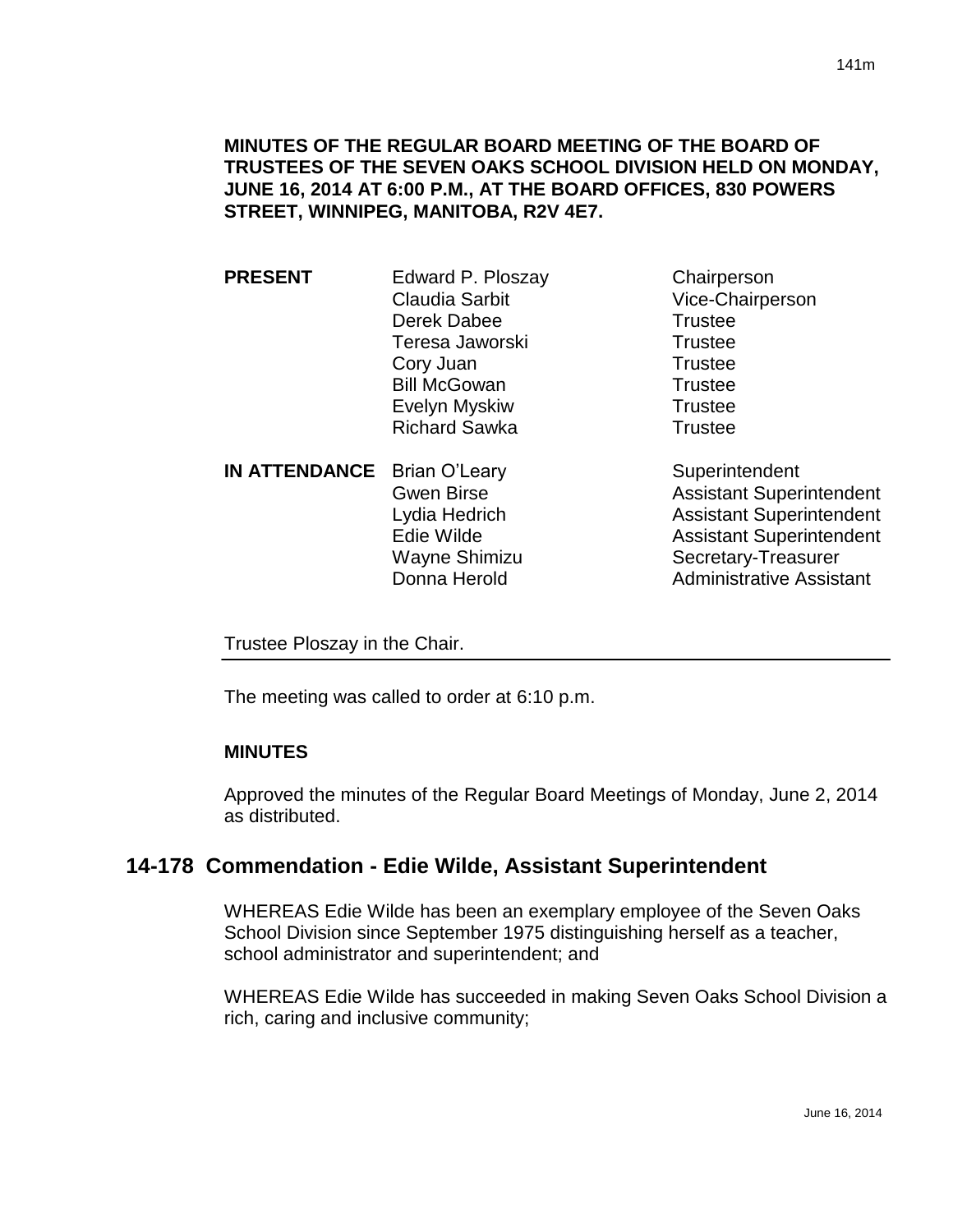WHEREAS Edie Wilde exemplifies the values and mission of the Seven Oaks School Division and her leadership and passion have greatly enriched our community of learners;

THEREFORE BE IT RESOLVED that we thank Edie Wilde for her service and contribution to the children and community of Seven Oaks; and

BE IT FURTHER RESOLVED that we wish Edie Wilde the long, healthy and happy retirement she so richly deserves.

# **14-179 Approval of the Agenda**

McGowan / Dabee That the agenda for this meeting be approved as listed. **Carried**

# **14-180 Moved to Committee of the Whole at 6:12 p.m.**

Jaworski / Sawka That the Board move into Committee of the Whole. **Carried**

Trustee Sarbit in the Chair.

# **OFFICERS' REPORT**

- Trustee Sawka reported on developments arising from SOTA collective bargaining.
- Trustee Juan updated the Board on regarding Manitoba School Boards Association meeting.

### **PERSONNEL REPORT**

# **14-181 Superintendents' Personnel Report**

Juan / Myskiw That the Superintendents' Personnel Report be ratified. **Carried**

### TEACHER APPOINTMENTS

Michelle Thompson was appointed to a full-time (1.00) Teacher General (Permanent) contract effective September 2, 2014.

The following were appointed to Limited Teacher-General (Term) contracts effective September 2, 2014 to June 30, 2015: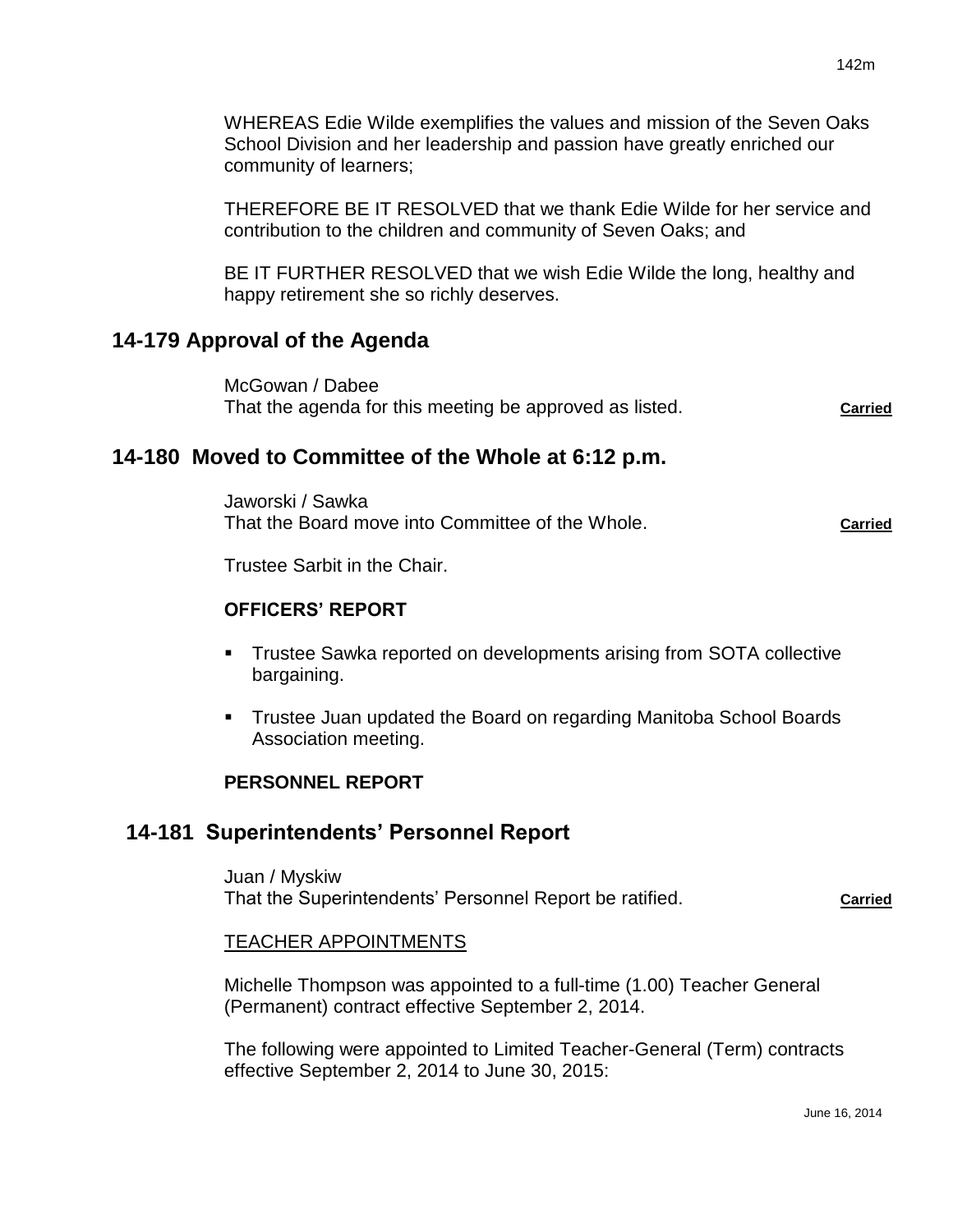#### **PERSONNEL REPORT**

- Patrick Ames (1.00) Sara Badiou (1.00) Asifa Bokhari (1.00) Gilli Braunstein (1.00) Reanne Cairns (1.00) Holly Cobb (1.00) Jackie Cunningham (1.00) Jalin Desloges (1.00) Catherine Haworth (1.00) John Holmes (1.00) Christina Kapac (1.00) Brittany Lamontagne (1.00) Helen Lagace (1.00) Anabela Luis (1.00)
- Lynnea Luna (1.00) Marisol Manangan (1.00) Blair Molinski (1.00) Elfren-Ray Raquin (.50) Bryan Robertson (1.00) Caeli Rollins (1.00) Megan Sigvaldason (1.00) Emily Taylor (1.00) Prabhpreet Toor (1.00) Aaron Tryon (1.00) Craig Turner (1.00) Evan Victoruk (1.00) Shawn Wedge (1.00) Jennifer Wilson (.50)

Jennifer Babcock was appointed to a part-time (.50) Limited Teacher-General (Term) contract effective September 2, 2014 to December 19, 2014.

Michelle Bui was appointed to a full-time (1.00) Limited Teacher-General (Term) contract effective September 2, 2014 (indefinite).

Kristen Chin was appointed to a full-time (1.00) Limited Teacher-General (Term) contract effective September 2, 2014 to March 27, 2015.

Cayla Cohen was appointed to a full-time (1.00) Limited Teacher-General (Term) contract effective September 2, 2014 to December 19, 2014.

Adam Martini was appointed to a full-time (1.00) Limited Teacher-General (Term) contract effective September 2, 2014 to March 27, 2015.

Lynette Navarro was appointed to a full-time (1.00) Limited Teacher-General (Term) contract effective September 2, 2014 to November 11, 2014.

Lynette Navarro was appointed to a full-time (1.00) Limited Teacher-General (Term) contract effective January 5, 2015 to June 30, 2015.

Scott Reimer was appointed to a part-time (.50) Limited Teacher-General (Term) contract effective September 2, 2014 to January 31, 2015.

### SUBSTITUTE TEACHER APPOINTMENTS

The following teachers were appointed to Substitute Teacher contracts effective the 2013-2014 school year: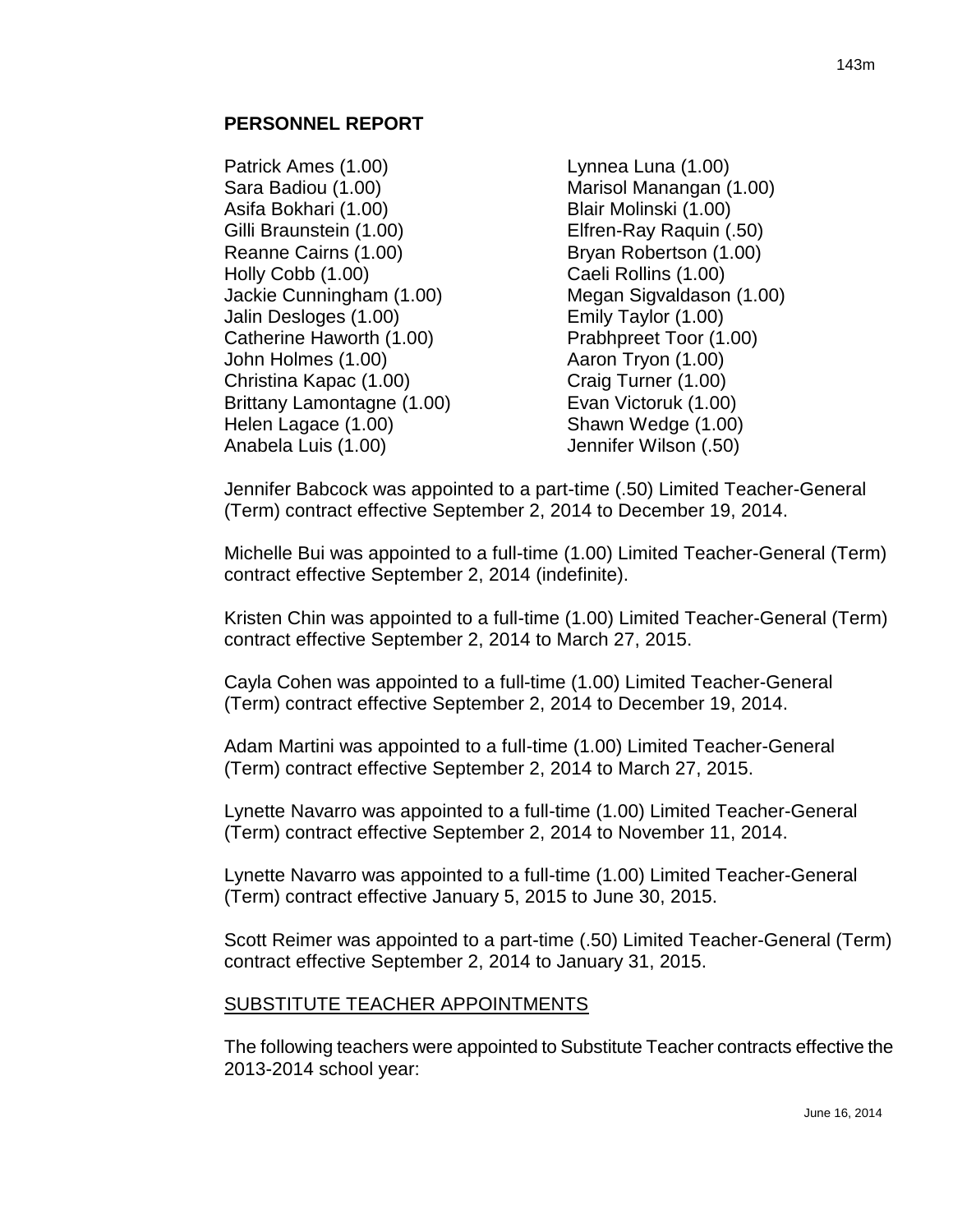#### **PERSONNEL REPORT**

Margaret Adamus **Elizabeth Mason** Nancy Hilderman **Paul Taillefer** Rupinder Kaur **Evelyn Yanofsky** 

#### TEACHER LEAVE OF ABSENCES

The following were granted leaves of absence, without pay, effective the 2014- 2015 school year:

Meghan Corbett (1.00) Jodi Kravetsky (1.00)

Stacey Brown was granted a leave of absence, part-time (.50), without pay, effective September 2, 2014 to January 31, 2015.

#### TEACHER MATERNITY AND PARENTAL LEAVE

Heather Stephens-Yee was granted maternity and parental leave effective October 1, 2014 to September 30, 2015.

#### TEACHER RESIGNATION

Rhett Turner gave notice of intent to resign effective June 27, 2014.

#### EDUCATIONAL ASSISTANT APPOINTMENTS

The following were appointed to the position of Educational Assistant effective September 2, 2014:

Abnet Adane (full-time, 6.5 hours per day) Lea Barraquio (full-time, 6.5 hours per day) Penny Folster (part-time, 4 hours per day) Karamjit Gill (full-time, 6.5 hours per day) Jacqueline Kasper (full-time, 6.5 hours per day)

#### EDUCATIONAL ASSISTANT LEAVE OF ABSENCES

Janice Grant was granted a leave of absence, part-time (3.25 hours per day), without pay, effective September 2, 2014 to June 30, 2015.

Catherine Haworth was granted a leave of absence, full-time (6.5 hours per day), without pay, effective September 2, 2014 to June 30, 2015.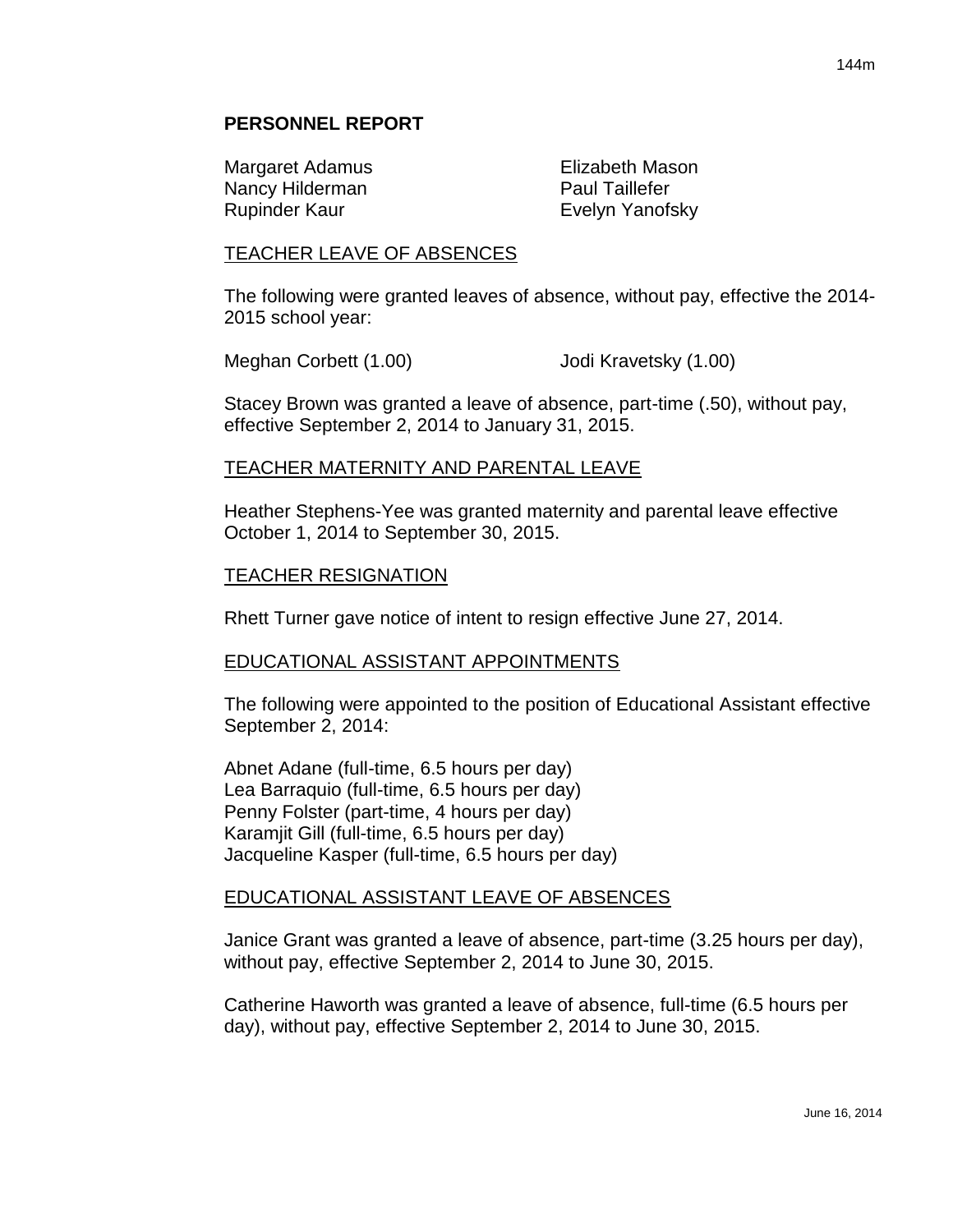# **PERSONNEL REPORT**

Fletcher Smith was granted a leave of absence, full-time (6.5 hours per day), without pay, effective September 2, 2014 to June 30, 2015.

# CHILD CARE COORDINATOR APPOINTMENT

Linda Beilner was appointed to the position of Child Care Coordinator, full-time (7 hours per day) term effective September 2, 2014 to June 30, 2015.

#### SECRETARY-CLERICAL APPOINTMENT

Joan Halowski was appointed to the position of Secretary-Clerk, full-time (7 hours per day) effective May 14, 2014.

### TRANSPORTATION COORDINATOR APPOINTMENT

Dana Valente was appointed to the position of Transportation Coordinator, fulltime effective June 23, 2014.

#### CUSTODIAN APPOINTMENT

Arnold Katambi was appointed to the position of Custodian, full-time (8 hours per day) effective June 9, 2014.

### CUSTODIAN RESIGNATION

Brian Keith gave notice of intent to resign from the position of Custodian effective June 20, 2014.

### SUPERINTENDENTS' PERSONNEL REPORT MOTION

The following Superintendents' Personnel Report motion was rescinded:

#14-170-Talia Medwick appointment to a full-time (1.00) Limited Teacher-General (Term) contract effective September 2, 2014 to June 30, 2015.

### **SUPERINTENDENT'S REPORT**

The following matter was received as information:

- **Leila North Bus Loop concerns.**
- **Uganda Itinerary.**
- **Sadok Nursery School Update.**
- Employee Life, Extended Health and Dental Renewal 2014.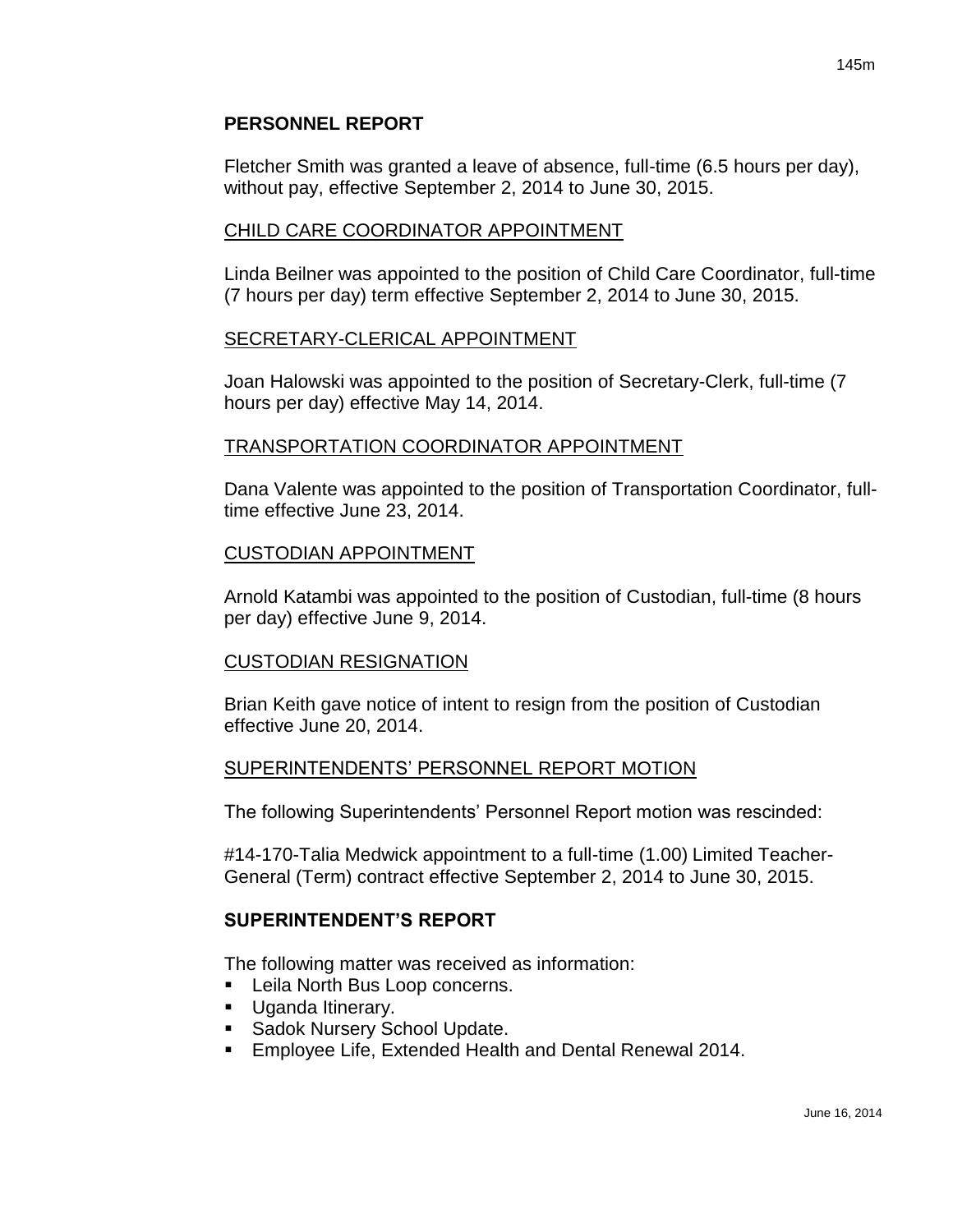# **14-182 Five Year Capital Plan Update 2015-2016 to 2020-2021**

Jaworski / Myskiw

Approved that the Board submit the revised Five Year Capital Plan Update 2015-16 to 2020-21 to The Public Schools Finance Board as amended.

Carried

# **SPECIAL ORDER**

**6:46 p.m. Martin Zeilig, Journalist \ Researcher** Presentation: extension of Chief Peguis Trail and the pristine forest that the trail is going through.

Trustee Ploszay in the Chair.

# **14-183 New School Riverbend**

Myskiw / Dabee

Approved that the new Kindergarten to Grade 5 Immersion School in Riverbend be named École Rivière-Rouge. **Carried**

# **14-184 By-Law 3-2014**

Juan / Jaworski

Approved that By-Law No. 3-2014 for the purpose of borrowing the sum of \$5,571,900.00 Dollars for the purpose of the Garden City Collegiate Science Room Upgrade (\$50,000.00), Victory School Stand Alone Childcare (\$850,200.00), New dual K-8 Amber Trails School (\$4,566,500.00), Two unlinked Portable Classrooms at West St. Paul School (\$15,700.00), Two unlinked Portable Classrooms at École Belmont School (\$15,700.00), Portable Classrooms at Arthur E. Wright, O.V. Jewitt & James Nisbet (\$46,700.00) and Grooming Room & Elevator at West St. Paul School (\$27,100.00) be given second reading. **Carried** 

# **14-185 By-Law 3-2014**

Sarbit / Myskiw

Approved that By-Law No. 3-2014 for the purpose of borrowing the sum of \$5,571,900.00 Dollars for the purpose of the Garden City Collegiate Science Room Upgrade (\$50,000.00), Victory School Stand Alone Childcare (\$850,200.00), New dual K-8 Amber Trails School (\$4,566,500.00), Two unlinked Portable Classrooms at West St. Paul School (\$15,700.00), Two unlinked Portable Classrooms at École Belmont School (\$15,700.00), Portable Classrooms at Arthur E. Wright, O.V. Jewitt & James Nisbet (\$46,700.00) and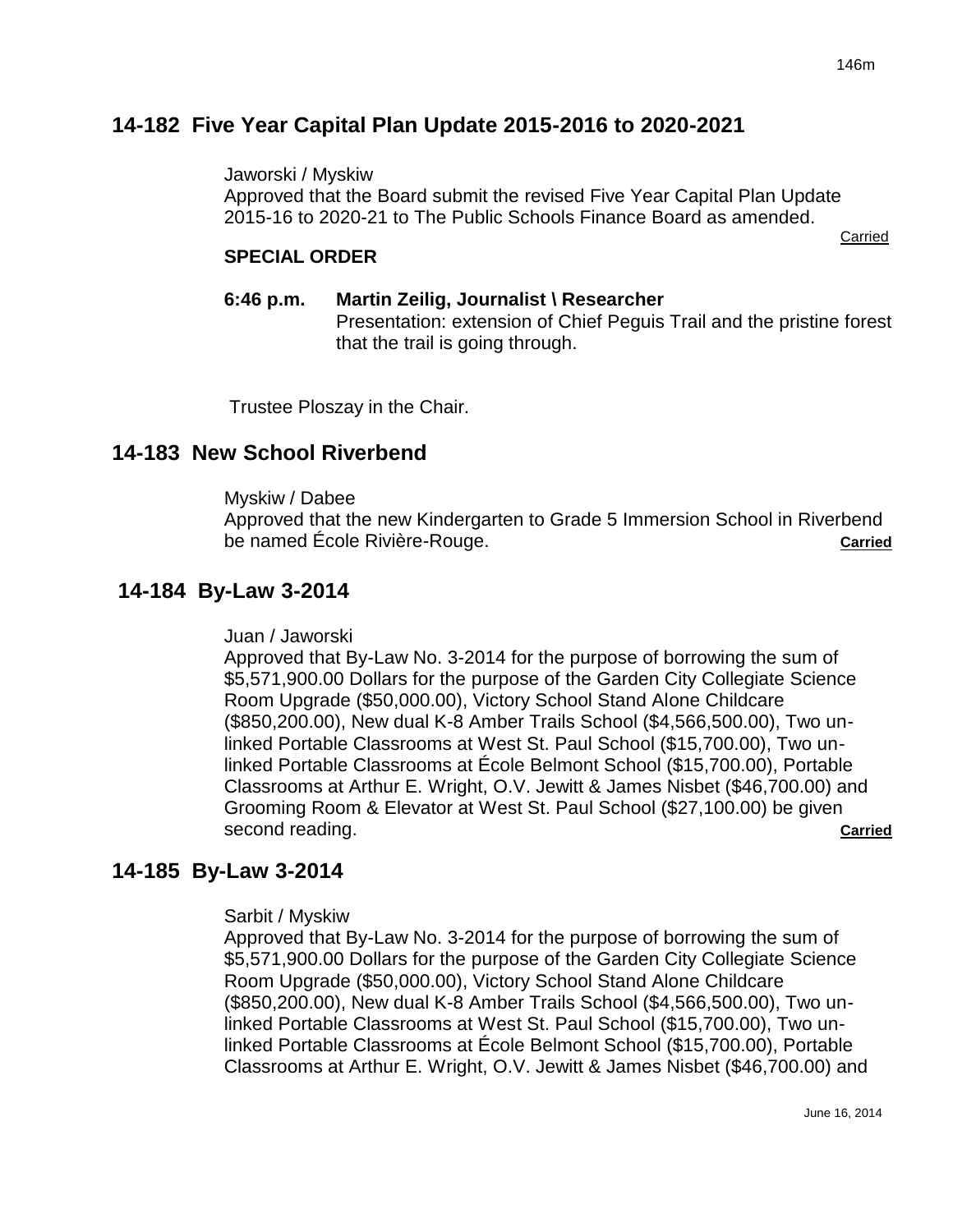Grooming Room & Elevator at West St. Paul School (\$27,100.00) be given third and final reading, be signed and sealed. **Carried**

# **14-186 Garden City Collegiate 3 Storey East Wing Exterior Wall & Roof Replacement**

Juan / Sarbit

Approved that the Board award the Garden City Collegiate 3 Storey East Wing Exterior Wall & Roof Replacement project to Canotech Consultants Ltd. on the basis of low bid and accept the alternative price for the fiberglass windows.

**Carried**

# **CONSENT AGENDA**

# **14-187 Consent Agenda**

Sawka / Myskiw That the Consent Agenda be approved. **Carried**

#### Summer Approvals

That the Superintendent or his designate approve the awarding of all tenders and capital payments on a regular basis during the months of July and August and report the approvals at the Regular Board Meeting on Monday, August 25, 2014.

#### Stantec Consulting Invoice No. 861583

That Invoice No. 861583 for the Garden City Collegiate East Wall/Roof Replacement project in the amount of \$17,761.28 be paid to Stantec Consulting.

Prairie Architects Inc. Invoice No. 4317

That Invoice No. 4317 for the New Amber Trails School project in the amount of \$15,714.31 be paid to Prairie Architects Inc.

### M. Block and Associates Invoice No. W-2014-080

That Invoice No. W-2014-080 for the New Amber Trails School project in the amount of \$514.50 be paid to M. Block & Associates.

Loewen Mechanical Ltd. Certificate of Payment No. 9

That Certificate of Payment No. 9 for the Maples Geothermal project in the amount of \$16,059.49 be paid to Loewen Mechanical Ltd.

Statutory Holdback Loewen Mechanical Ltd. Certificate of Payment No. 9

That the Statutory Holdback on Certificate of Payment No. 9 for the Maples Geothermal project in the amount of \$1,162.61 be paid to the Seven Oaks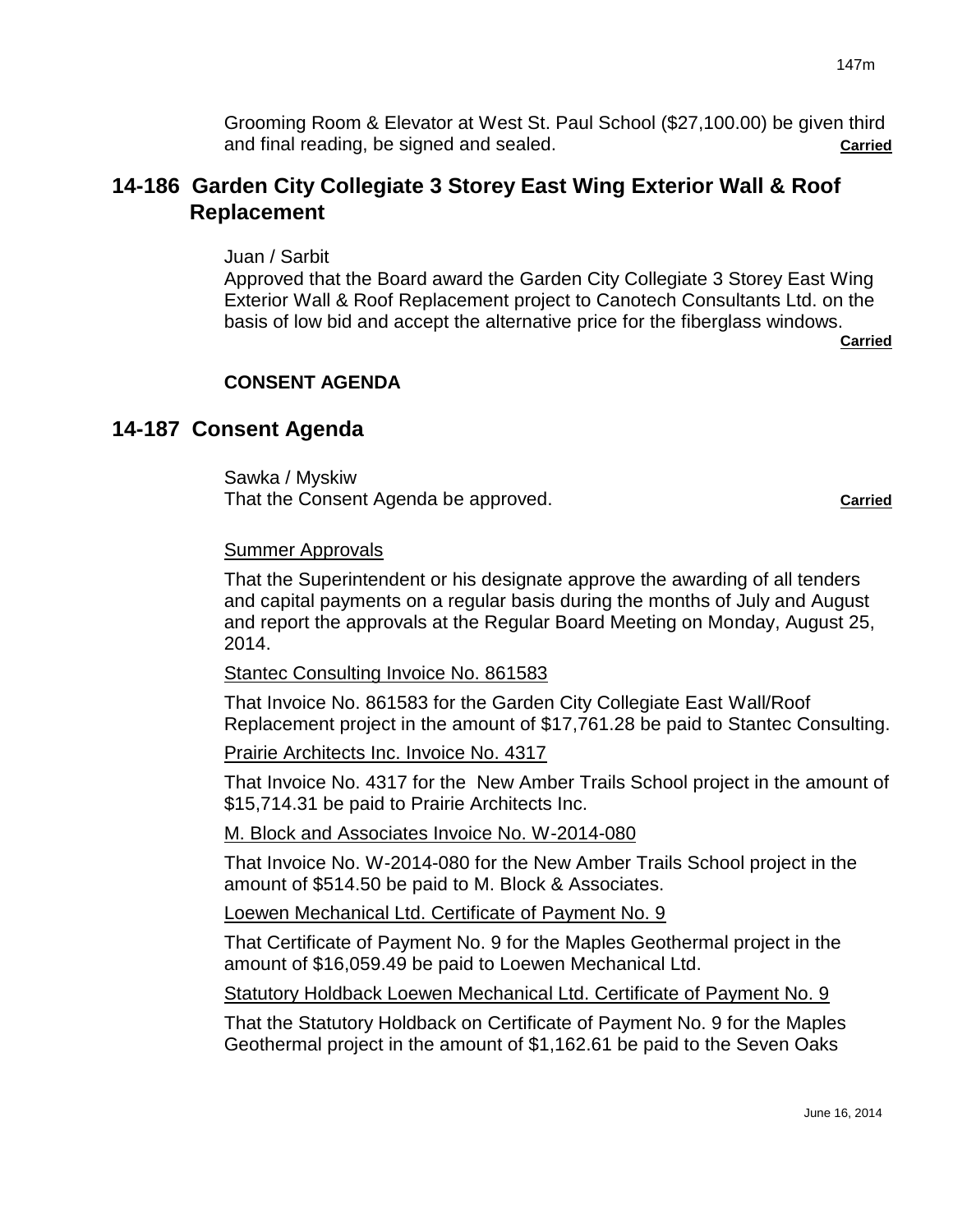#### **CONSENT AGENDA**

School Division/Loewen Mechanical 448 account.

Bockstael Construction Ltd. Certificate of Payment No. 13

That Certificate of Payment No. 13 for the New Amber Trails School project in the amount of \$1,508,760.40 be paid to Bockstael Construction Ltd.

Statutory Holdback Bockstael Construction Ltd. Certificate of Payment No. 13

That the Statutory Holdback on Bockstael Construction Ltd. Certificate of Payment No. 13 for the New Amber Trails School Project in the amount of \$116,506.60 be paid to the Seven Oaks School Division/Bockstael Construction account.

#### **COMMITTEE REPORTS**

Workplace Safety and Health Steering Committee: Serious Accidents Report 2013-2014.

Workplace Safety and Health Steering Committee: Violent Incidents Report 2013-2014.

Workplace Safety and Health Steering Committee: Annual Report 2013-2014.

Board / SOTA Advisory Committee: Annual Report 2014.

#### **CONFERENCE REPORTS**

Anna Mangano, Principal, A.E. Wright School: Green Schools National Conference, March 27 to 29, 2014 - Sacramento, California.

Sharon Halldorson, Director of Educational & Clinical Support Services Speech Audiology Canada Conference, May 6 to 11, 2014 - Ottawa, Ontario.

#### **CORRESPONDENCE**

- Andrea Lawson, Project Leader, Manitoba Education and Advanced Learning: Maples Collegiate Science Lab Renovation-Phase II.
- **Treaty Relations Commission of Manitoba: Speaker Showcase: Christian** Sinclair, Tuesday, June 10, 2014.
- Floyd Martens, President, Manitoba School Boards Association: Increase to the Non-Teaching Pension Plan contribution.
- Manitoba School Boards Association Webinar: Leadership for Learning, Tuesday, June 10, 2014.
- Manitoba Teachers' Society: Notice of premium rate decrease for the next school year.